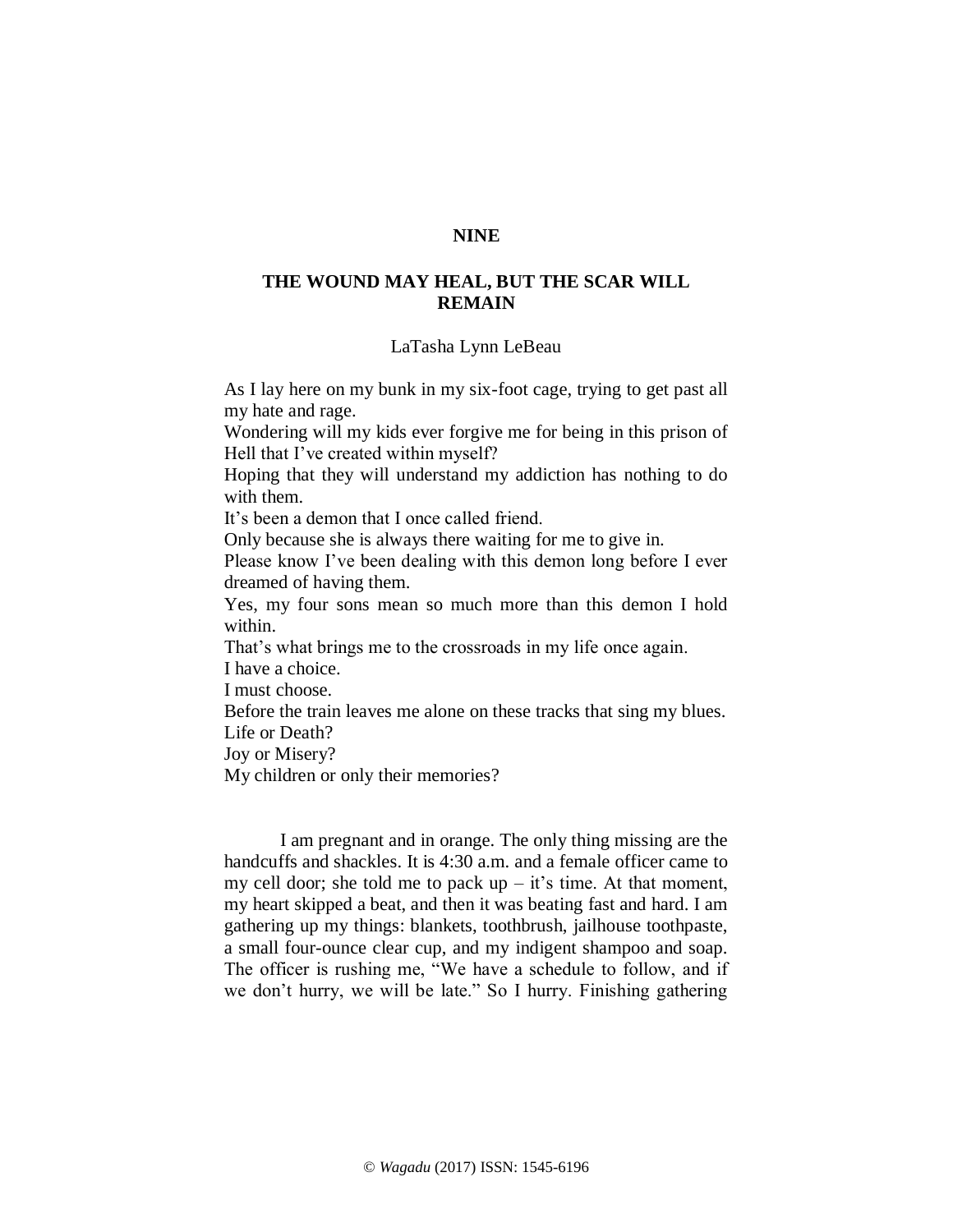my things and dressed in my orange uniform only to be stripped again for transport. I am scared as hell. Not knowing how to feel or what to say. I'm feeling a lot of different emotions all at once – anxiety, fear, loneliness, excitement, happiness, guilt, regret, and a lot of shame—for being here in prison and having my fourth son because I gave in again to this demon I hold within!

Even though I've been pregnant and have given birth three other times before, this is the first time that I am doing it alone and in prison. As I am escorted outside, it is dark and raining. I soaked up the fresh air as I waited to get into the state car. All I really wanted to do was to drop to my knees and cry and cry. Instead, I had to hold it all together like everything was fine, so I held on tight to all my fear, anger, guilt, shame, loneliness, and regret. I held my head up and acted like everything was okay, even though I was really falling apart inside.

On the drive to the hospital, I'm excited to finally be able to meet, see, and hold this little life that has grown inside me for the last nine months, showing me every time he moves around or kicks me from time to time that there is more to life than an ounce of dope, needle, and spoon. Still, I am not sure that 24 hours after giving birth, I am going to be ready or able to hand over my newborn son, only to have him bond with my older sister, instead of me – his mommy. Here I am once again left with this familiar pain that cuts through my soul. My heart breaks even more than it's already been broken. My soul aches with shame and despair.

When we arrive at the hospital, I'm escorted by a nurse and an officer to the delivery room. The room is nice and big, but empty and cold. There are two flat screen televisions, a brown leather couch, a chair, and a female officer. All I wanted to do was to call my mom or dad so they could tell me that everything was going to be okay as they've always done up to this point, when I needed them the most. Knowing that I couldn't was devastating. I do the only other thing I know to do—I talk to God and find comfort in knowing there is more to this than meets the eye. I also start to find comfort in the officer who stands guard over me. I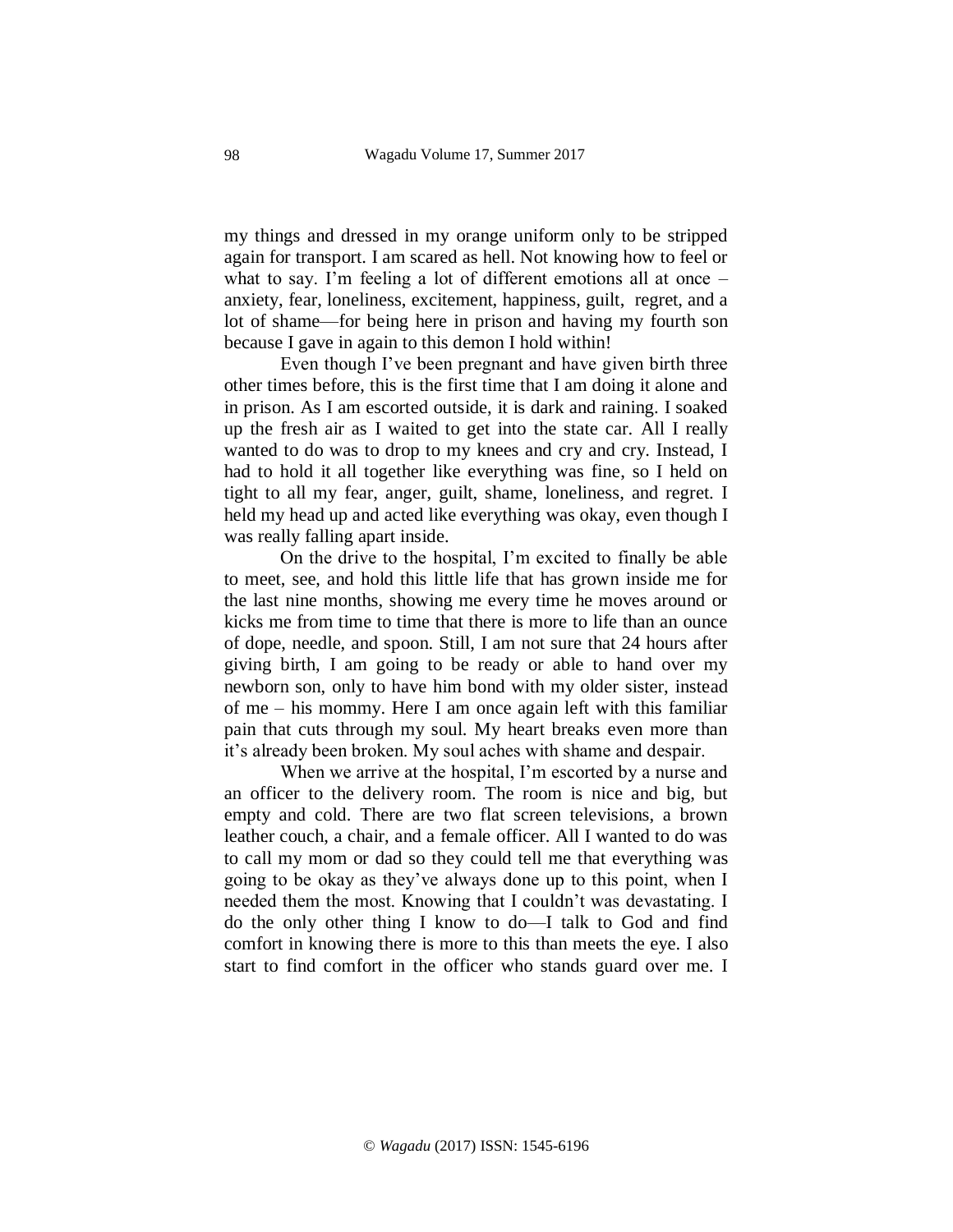make jokes and find light in the situation. We talk a little and watch television.

As the officer calls and checks in with the prison every hour on the hour, I am left alone with my own thoughts and feelings of embarrassment, shame, and guilt that flood my mind, heart, and soul. It is so overwhelming. I feel like I am crawling out of my skin. The doctor finally comes in with the news that I am going to be released to go back to prison. Other patients, who went into labor unexpectedly, have shown up, and they need my room. So they will start to induce me again in the next day or so—it is a security risk if I know exactly when I will be transported. So after finally starting to accept everything that's about to happen, I get sent away as if I were unimportant and not as worthy as the other women that were not inmates. I am escorted back to the men's prison in Torrington, Wyoming, just to go over and through this all again the very next morning. No matter how hard I tried to get a hold of myself, I was never mentally or emotionally ready or prepared to go through this. By the strength that is so freely given to me by the grace of God, I did get through it alone.

After watching my three older sons grow and become young men through pictures my dad and brother would send to me, as well as having my fourth son in prison, I knew I had some choices. I had to choose life or death: my children or my addiction.

I thought I was having so much fun getting high, when in all actuality, I was unknowingly creating a state of misery inside my heart and mind. Over time, that damaged my soul. I am tired of hurting from the pain and heartache that cut deep—from head to toe. From all my regret, shame, guilt, fear, and living day-in, dayout with this big hole in my heart and emptiness in my soul.

I chose my children and life to live again. I wasn't able to see my third son crawl, grow, walk, or become the little amazing boy that he is. I was unable to be there for my two oldest sons when life is most crucial for them as they become young men. Missing out on the only thing I really know in life without the drugs and men, and that is being a mom, a mother to the lives that I helped create. Now, here I am handing over my newborn baby boy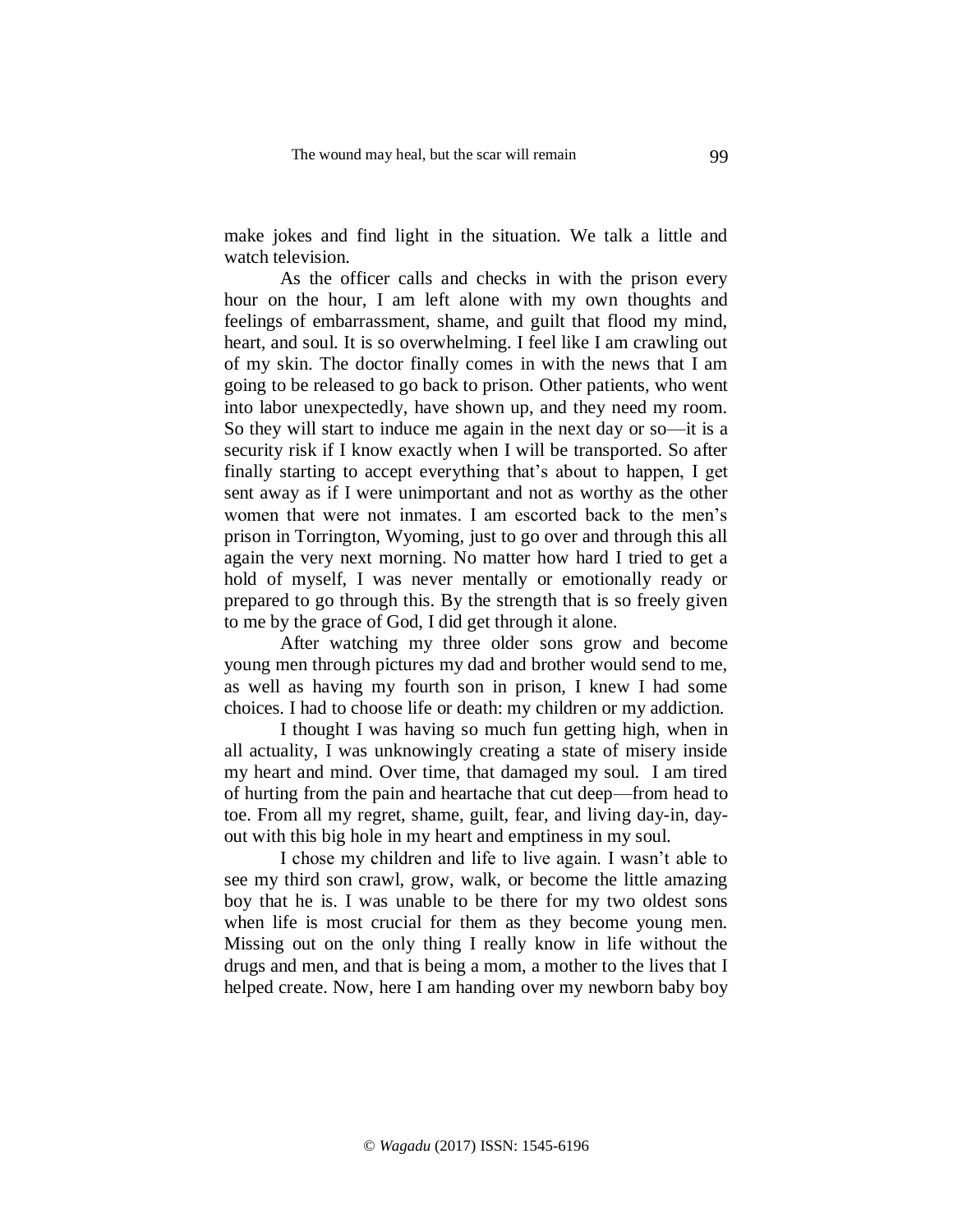to the nurse only to wait for my mother, sister, and five-year-old niece to come pick him up and take him home to be loved and cared for without his mommy.

Meanwhile, I am escorted back to prison and my cold little cell. Now, I sit alone again with my reality smacking me in the face from all the choices I made. Choices that have become regret, shame, guilt, and a whole lot of sleepless nights crying endless tears, finally I am able to express my feelings and share my guilt and shame without having my scapegoat to shove in my arm and run from all my mistakes. Here and now, I am stuck with me and my rawness. Wanting to change for the better and be somebody that my children will be proud to call mom. So I start from the beginning, talking about myself from my childhood to my teen years to my cellie (cellmate) as well as in group settings. I had come to accept this past I created and shaped by knowing and understanding that my past is just that, my past, which can never be gotten back again. I know that my mistakes don't have to define me, especially with all the hurt I have experienced and dealt with on a daily basis. I've chosen to allow it to motivate me instead of allowing it to hold me back, especially with the support of my family, friends, and all the educators that cared enough to help me to succeed. With my dad, mother, brother, sisters, uncle, cousin, and the voices of my children, nieces, and nephews, I have learned to become okay with who I am and where I've been. I have faith in where I am going in my life. From a quote my dad had sent me: "To finally move on and start something new, you must release the unchangeable past and embrace your future."

If my story touches just one woman or just one person, it was worth it. And if one day my children read this, no matter the situation or the reason, right, wrong, or indifferent, I just want them all to know that I am sorry for the tears, sorrow, pain, and any self-doubt I've caused because I went away. I think of you all every day, miss you like crazy glue, and love you all more than mere words could ever express. I will show this to be true with my actions and not words.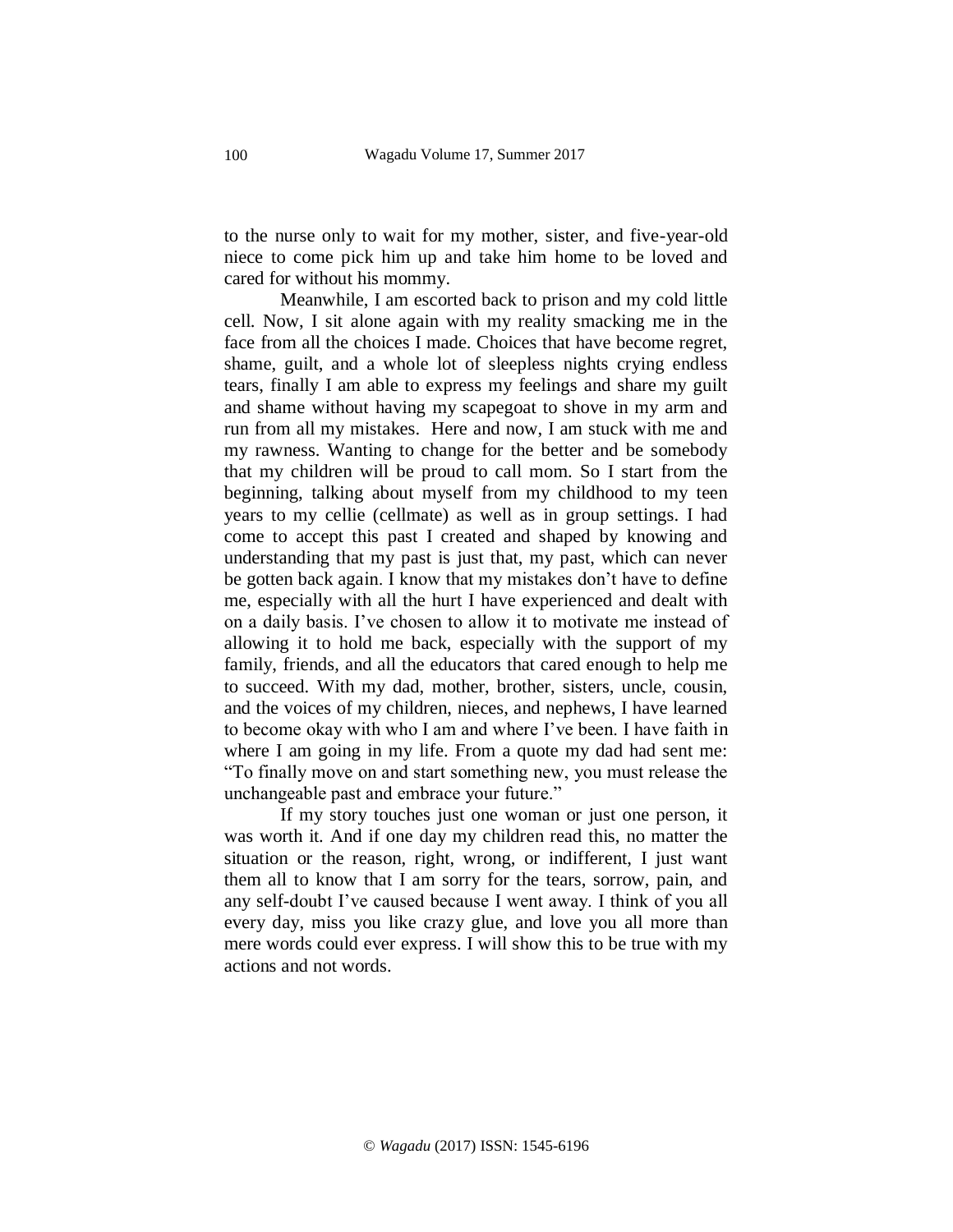"It's not about the mistake; it is all about the lesson. It's not about the direction, it's about the journey." The best things can come out of the worst situations. I found coming to prison to be a very, very positive experience, which is hard to believe even for myself. When I was first sentenced to prison, I was so ashamed. Then after getting here and getting involved, doing things I wouldn't have even thought of doing or succeeding in, I've done and succeeded. I can honestly say that I've found inner peace with myself. I've been productive and successful in everything I've done here in prison. Who would have thought I would go to prison as an uneducated addict and leave prison as someone who is college-educated and certified in welding! Or the thought of anyone that comes through the back doors can even be rehabilitated in a place like this— hey, it is more possible than you think. I've obtained and maintained my GED, CRC (Career Readiness Certificate), Core (the National Center for Construction Education and Research Core Program), and the Intensive Treatment Unit (for addictions), where I learned who I really am without all my many masks. Now, I am leaving as a certified welder with 12 college credits and one college credit for a writing class. Thank you, Jesus, for my many blessings and opportunities! If you never give up, you can never really lose!!

### **MY POND**

#### LaTasha Lynn LeBeau

My pond is quite large and swampy looking and smelling. My feet are sinking in the mud as my toes are spreading apart, the milky muck slimes through each one.

My body so heavy and the muck is getting deeper.

It is so quiet  $-$  all I can hear is frogs croaking as the mosquitoes suck my blood one by one. Making me smack and scratch – causing more scars with my nails all over my body.